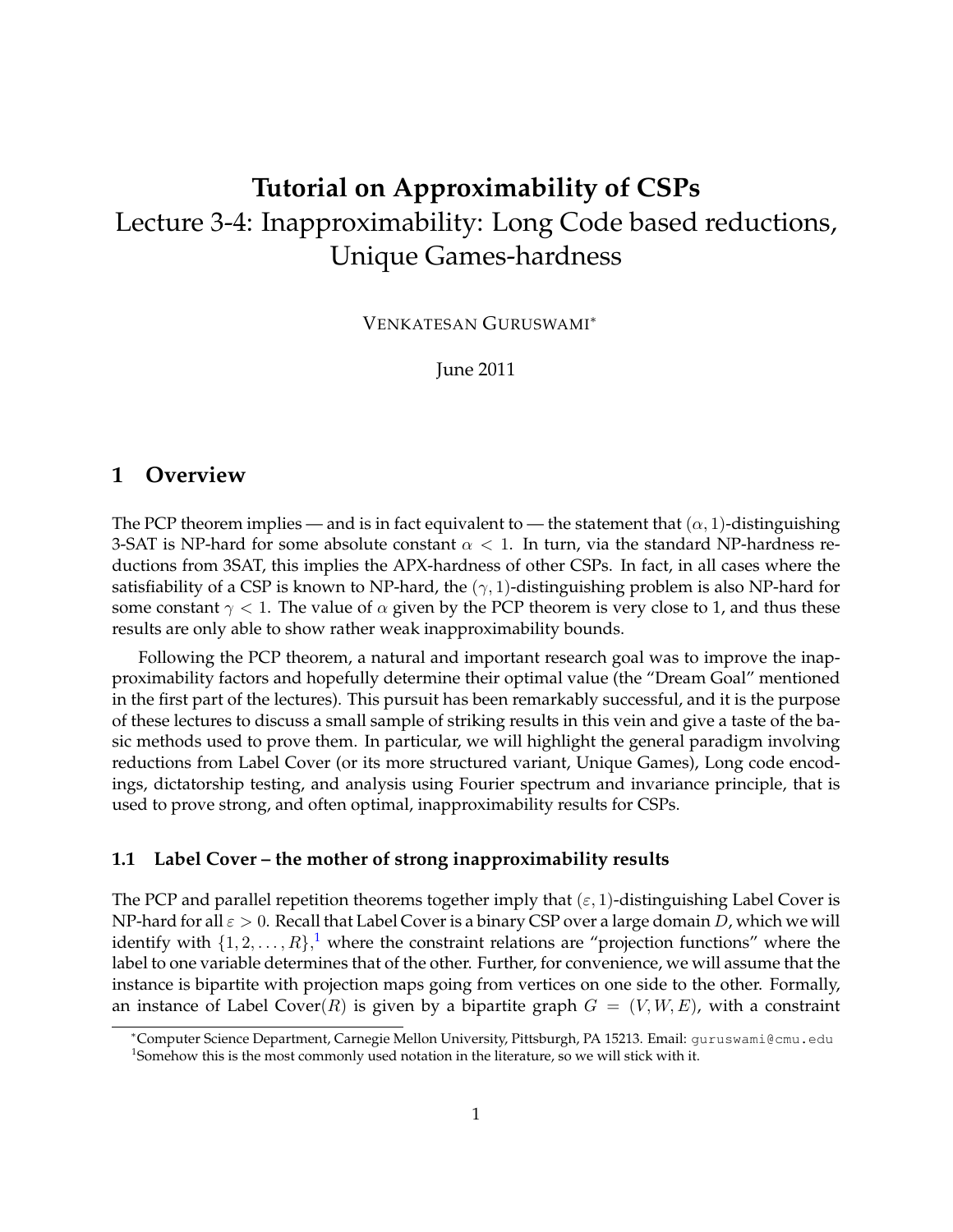$\pi_{w\to v} : [R] \to [R]$  for each edge  $(v, w) \in E$ . A labeling  $\ell : V \cup W \to [R]$  satisfies an edge  $(v, w) \in E$ if  $\pi_{w\to v}(\ell(w)) = \ell(v)$ . The value of a labeling is the fraction of edges it satisfies, and the value of the Label Cover instance is the maximum value of any labeling.

For all  $\varepsilon > 0$ , there exists  $R = R(\varepsilon)$  such that is NP-hard to tell if the value of a Label Cover $(R)$ instance is 1 or at most  $\varepsilon$ . This hardness result needs a domain size  $R = \text{poly}(1/\varepsilon)$ . (In fact, one *needs*  $R \geq 1/\varepsilon$  for such a result, why?) Thus, while the inapproximability factor is excellent, the domain size is large.

The approach which has been very successful is to reduce the  $(\varepsilon, 1)$ -distinguishing problem for Label Cover to the problem of approximating other more natural CSPs like 3-SAT, 3-LIN, 2-SAT, NAE-3-SAT, 3-COLOR, etc. In effect, one trade-offs the large gap ( $\varepsilon$  vs. 1) for a smaller one (like  $7/8 + \varepsilon$  vs. 1 for 3-SAT), while reducing the domain size (eg. from  $poly(1/\varepsilon)$  to 2).

In developing these reductions, it is fruitful to think of a Label Cover instance as a game<sup>[2](#page-1-0)</sup> between two (non-communicating) provers and a verifier, where the verifier picks a random edge  $(v, w)$  of the Label Cover instance, asks the first prover for the label  $\ell(v)$  of vertex v, and the second prover for the label of w, and checks that their answers satisfies the constraint  $\pi_{w\to v}(\ell(w)) = \ell(v)$ . The provers can decide beforehand about their strategy, but cannot communicate with each other after the verifier asks the question.

**Exercise 1.** *Convince yourself that the value of this game, i.e., the maximum acceptance probability of the verifier under the optimal strategy for the provers, is exactly equal to the optimum value of the Label Cover instance.*

With this view, the idea is to perform the check  $\pi_{w\to v}(\ell(w)) = \ell(v)$  by reading far fewer bits than the full labels (which come from a  $poly(1/\varepsilon)$ -size domain). Of course, this is impossible as such, and so the verifier expects the labels to be encoded in a redundant form (using a special error-correcting code) that aids in performing this check efficiently by querying few bits. The idea is to trade-off "soundness" — the verifier's acceptance probability on at most  $\varepsilon$ -satisfiable instances of Label Cover — for a big savings in the number of bits it asks the provers.

#### **1.2 Long Code and reducing Label Cover to 3-SAT**

The first question to ask is what code one should use to encode labels from  $[R] = \{1, 2, \ldots, R\}$ . The brilliant insight of Bellare, Goldreich, and Sudan was to suggest the *Long Code*. The Long Code is a very redundant code (in some sense, the *most* redudant code). It encodes elements of [R] (i.e., log R bits of information) into a codeword of length  $2^R$ , with one position corresponding to each Boolean function on  $[R]$  (equivalently, strings in  $\{0,1\}^R$ ). When  $R$  is a constant, we can afford such a redundant encoding. Intuitively, the usefulness of the Long Code arises from the fact that the value of any desired function of  $a$  can be obtained by a single query into its long code encoding.

**Definition 1.** *The (Boolean) Long Code encoding the domain* [R] *is defined as follows. For*  $a \in [R]$ *, its* long code encoding  $\mathsf{LONG}_a : \{0,1\}^R \to \{0,1\}$  is defined by

$$
\mathsf{LONG}_a(x) = x_a \ \forall x \in \{0,1\}^R.
$$

<span id="page-1-0"></span><sup>&</sup>lt;sup>2</sup>This explains the term Unique "Game" for Label Cover when the functions are bijections.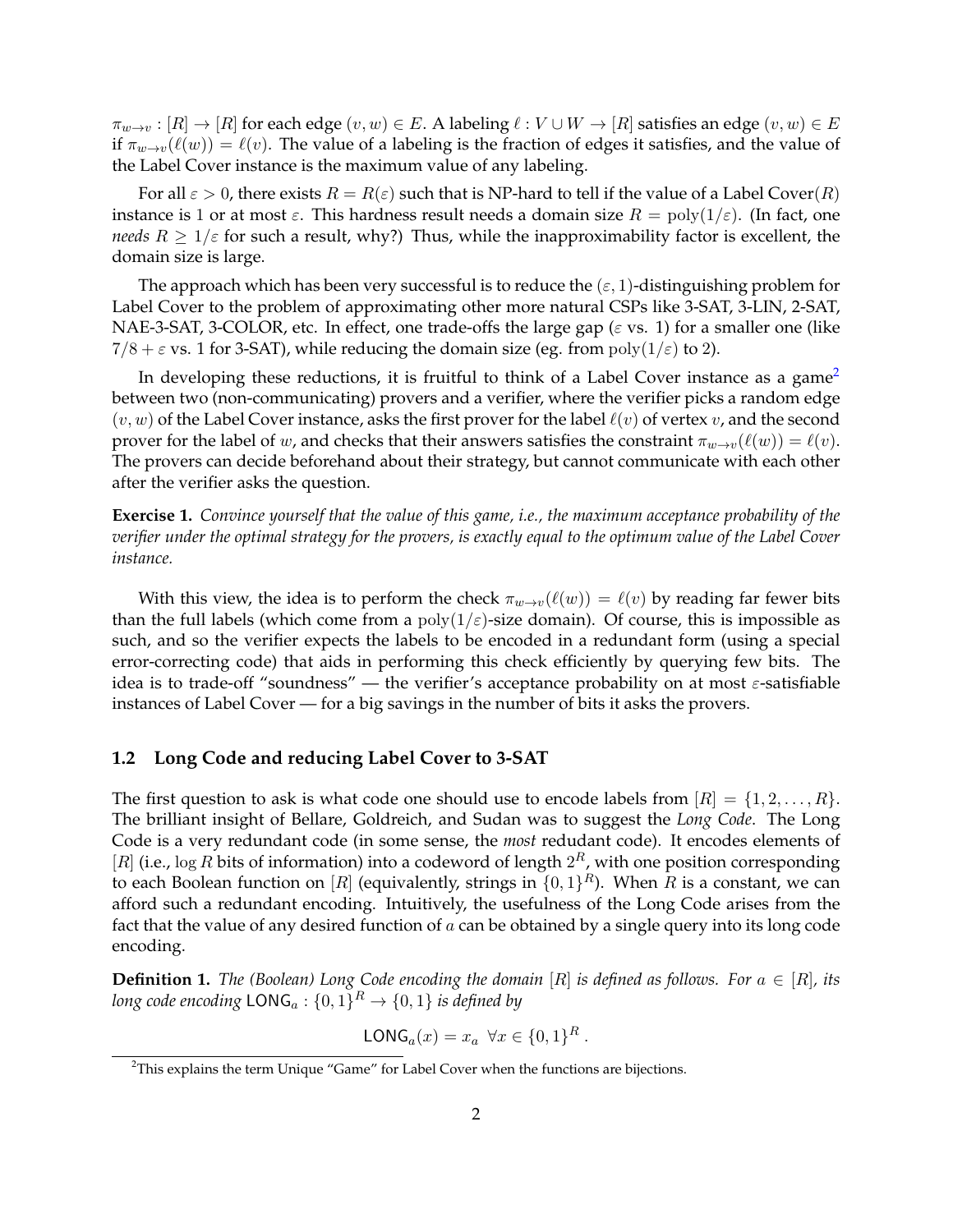#### *In other words, the long code encoding consists of the value of every Boolean function on* [R] *at* a*.*

*Long codes are also called* Dictators*, since the function* LONG<sup>a</sup> *depends only on the* a*'th coordinate of the bit vector* x *and ignores all other coordinates.*

How does one use the long code to reduce Label Cover to some other CSP, say 3-SAT? The idea is to perform the Label Cover test  $\pi(b) = a$  for some function  $\pi : [R] \to [R]$  given purported long code encodings of labels  $a$  and  $b.$  Specifically, given oracle access to functions  $f,g:\{0,1\}^R \to$  $\{0,1\}$ , we must test, with good confidence, if f (resp. g) looks like the long code encodings of some  $a \in [R]$  (resp.  $b \in [R]$ ) satisfying  $\pi(b) = a$ . And we must do this by probing three positions in  $f, g$  that are randomly chosen from some cleverly designed distribution, and checking a 3-SAT constraint on these bits.

For instance, we can read  $f(x)$ ,  $g(y)$  and  $g(z)$  and check the 3-SAT constraint  $(f(x) \vee g(y) \vee g(y))$  $g(z)$ ). How should  $x, y, z$  be picked? One requirement  $x, y, z$  should satisfy is that legal long codes of consistent labels (a, b that obey  $\pi(b) = a$ ) are guaranteed to pass the test. This means that for each  $j \in [R]$ , we must have  $y_j \vee z_j \vee x_{\pi(j)}$  is true. (Why?) The crux is to show that if  $(f(x) \vee g(y) \vee g(z))$  is true with good probability  $(7/8 + \delta$  for a tight hardness result) over the choice of  $(x, y, z)$ , then f, g can be "decoded" into labels a, b satisfying  $\pi(b) = a$ . It suffices for this decoding to be probabilistic and to succeed with some small but positive probability (that depends on  $\delta$  but not on R). This is due to the fact that the Label Cover instance is assumed to be at most  $\varepsilon$ -satisfiable and we can assume  $\varepsilon$  is sufficiently small (compared to  $\delta$ ) with an appropriately large choice of R. A convenient way to get such a probabilistic decoding is to *list decode* f, g into a small set of labels  $L_f, L_g \subseteq [R]$  such that there exists  $a \in L_f$  and  $b \in L_g$  satisfying  $\pi(b) =$ a. Picking a random element from  $L_f$ ,  $L_g$  independently then gives the desired decoding that produces consistent labels with non-negligible probability.

The astute reader may have noticed that a test like the above one can't work, since simply taking all the tables  $f, g$  to be constant 1 functions will satisfy every 3-SAT constraint! Fortunately, a simple (but quite powerful) idea called *folding* gives a work-around this problem. The idea is to use  $f(\overline{x})$  in place of  $f(x)$  in the test with probability 1/2 (and similarly for  $g(y)$  and  $g(z)$ , independently). In the case f is a legal long code, it obeys the folding requirement that  $f(\bar{x}) =$  $f(x)$ , so this change still maintains the validity (or completeness) of the test. Note that with this change, the constant 1 functions are accepted with probability 7/8.

Implementing the above methodology for 3-SAT requires substantial technical effort, and this was achieved by Håstad who proved the following striking theorem.

#### <span id="page-2-0"></span>**Theorem 1.** *For every*  $\delta > 0$ ,  $(7/8 + \delta, 1)$ *-distinguishing* 3-SAT *is* NP-hard.

Moreover, the hardness holds when each variable has exactly 3 literals. Note that in this case simply picking a random assignment satisfied an expected fraction 7/8 of constraints (and thus every instance is at least 7/8-satisfiable). This algorithm can also be derandomized using the method of conditional expectations to find a 7/8-satisfying assignment deterministically.

The proof of the above theorem is quite difficult. Instead, we turn to Hastad's tight result for 3-LIN, which is technically easier to prove, and now one of the classic results of the field.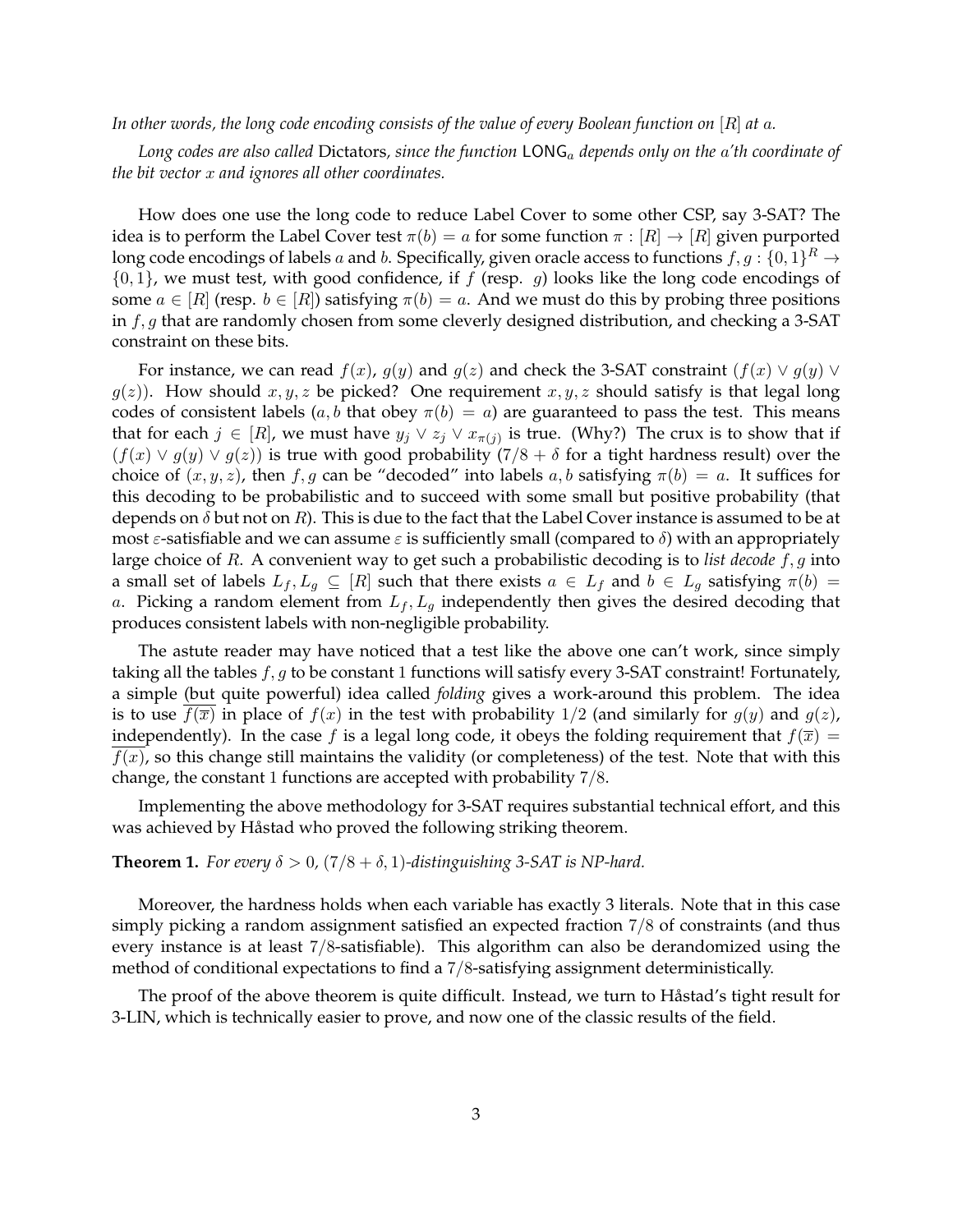# **2 A tight inapproximability result for 3-LIN**

In this section we will sketch the key elements in the proof of the following theorem due to Håstad.

<span id="page-3-0"></span>**Theorem 2.** *For every*  $\gamma$ ,  $\varepsilon > 0$ ,  $(1/2 + \gamma, 1 - \varepsilon)$ -distinguishing 3-LIN is NP-hard.

Note that  $(1, 1)$ -approximating 3-LIN is easy, as if a system of linear equations is satisfiable, then a satisfying assignment can be found in polynomial time via Gaussian elimination. Hence the "imperfect completeness"  $1 - \varepsilon$  in the above theorem is necessary. Also the factor  $1/2 + \gamma$  is best possible, since a random assignment would satisfy a fraction 1/2 of the linear equations in expectation.

Via a simple gadget reduction replacing  $x \oplus y \oplus z = 0$  by the 4 3-SAT constaints

 $(\bar{x} \vee \bar{y} \vee \bar{z}), (\bar{x} \vee y \vee z), (x \vee \bar{y} \vee z), (x \vee y \vee \bar{z})$ 

and similarly for constraints  $x \oplus y \oplus z = 1$ , the above implies the following (which is weaker than Theorem [1](#page-2-0) in that the hardness is only shown for near-satisfiable instances).

**Corollary 3.** *For every*  $\gamma$ ,  $\varepsilon > 0$ ,  $(7/8 + \gamma, 1 - \varepsilon)$ -distinguishing 3-SAT is NP-hard.

**Remark 1** (Approximation Resistance)**.** The hardness results for approximating 3-SAT and 3-LIN show that these CSPs are *approximation resistant*, in the sense that it is hard, in the worst-case, to improve on the performance ratio achieved by the naive algorithm that simply picks a random assignment (without any regard to the structure of the instance). Håstad's machinery was able to show that many important CSPs are approximation resistant, such as  $k$ -SAT for  $k \geq 3$ , linear equations modulo p, Not-all-Equal k-SAT for  $k \geq 4$ , etc. On the other hand, it is known that *binary* CSPs (of arity two) are never approximation resistant. Tight hardness results for binary CSPs are only known under the Unique Games Conjecture.

For simplicity, though we stress that it is *not* needed, we will assume the Unique Games conjecture (UGC), and reduce from the problem of  $(\delta, 1 - \varepsilon)$ -distinguishing Unique Games (UG). This will allow us to illustrate the importance of *Dictatorship testing* and Fourier analysis in proving strong inapproximability results for CSPs.

#### **2.1 Reduction from Unique Games**

Assume we are given a *bi-regular* instance of Unique Games  $G = (V, W, E)$  over domain [R], and bijection constraints  $\pi_{w\to v} : [R] \to [R]$  for each edge  $(v, w) \in E$ . A labeling  $\ell : V \cup W \to [R]$ satisfies an edge  $(v, w) \in E$  if  $\pi_{w \to v}(\ell(w)) = \ell(v)$ . The value of a labeling is the fraction of edges it satisfies, and the value of the UG instance is the maximum value of any labeling.

For a node  $v \in V$ , we denoted by  $N(v) \subseteq W$  the set of its neighbors. We will reduce such a UG instance to an instance of the CSP 3-LIN, describing the instance as a verifier checking 3-LIN constraints involving positions of supposed long codes of labels to W.

**Remark 2.** The resulting CSP instance will be a weighted instance, with weights of constraints corresponding to the probability with which they are sampled by the verifier. The weights therefore sum up to 1. It is known how to convert the weighted instance to an unweighted instance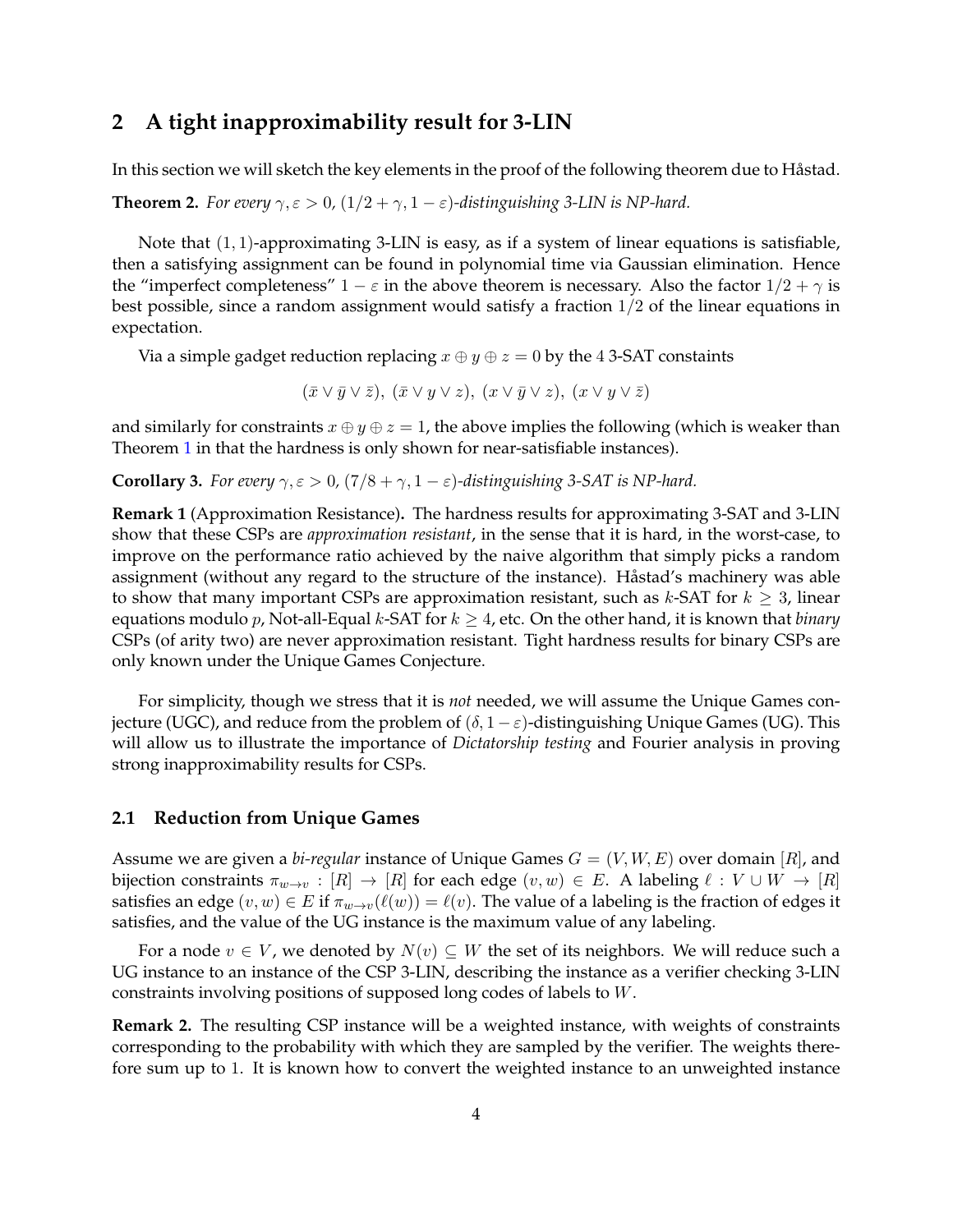while preserving the approximation factor in fairly general settings (for all CSPs without unary constraints), so we will be content with obtaining the hardness for weighted instances. The acceptance probability of the verifier on any proof corresponds to the weight of 3-LIN constraints satisfied by the assignment given by that proof.

Assume for each  $w \in W$ , the prover provides a table  $f_w: \{0,1\}^R \to \{0,1\}$ , supposedly the long code encoding of the label  $\ell(w)$  from a good labeling  $\ell$  to the UG instance. (The positions in these tables correspond to the variables of the 3-LIN instance.) The verifier operates as follows:

- 1. Pick  $v \in V$  at random.
- 2. Pick  $w_1, w_2, w_3 \in N(v)$  uniformly and independently at random (i.e., sample with replacement).
- 3. Pick  $x, y \in \{0,1\}^R$  uniformly and independently at random. Pick  $\mu \in \{0,1\}^R$  from the  $\varepsilon$ biased distribution, i.e., for each  $i \in [R]$  independently,  $\mu_i = 1$  with prob.  $\varepsilon$  and 0 with prob.  $1 - \varepsilon$ . Set  $z = x \oplus y \oplus \mu$  (the  $\oplus$  of vectors is defined coordinate-wise).
- 4. (Pull back  $x, y, z$  according to the bijections) Let  $x' = x \circ \pi_{w_1 \to v}$ , i.e.,  $x'_j = x_{\pi_{w_1 \to v}(j)}$ , and similarly let  $y' = y \circ \pi_{w_2 \to v}$  and  $z' = z \circ \pi_{w_3 \to v}$ .
- 5. With probability 1/2, check that

<span id="page-4-0"></span>
$$
f_{w_1}(x') \oplus f_{w_2}(y') \oplus f_{w_3}(z') = 0 \tag{1}
$$

and with probability 1/2 check that

<span id="page-4-1"></span>
$$
f_{w_1}(x') \oplus f_{w_2}(y') \oplus f_{w_3}(\overline{z'}) = 1
$$
 (2)

(This part is the "folding" that is employed to get around the all 0's solution, which will clearly always satisfy [\(1\)](#page-4-0).)

#### **2.2 Analysis of the 3-LIN verifier**

Let us first argue the easy completeness part.

<span id="page-4-2"></span>**Lemma 4.** *If the UG instance has a labeling satisfying*  $(1 - \varepsilon)$  *of the constraints, then there exist tables*  $f_w$ *that make the verifier accept with probability at least*  $1 - 4\varepsilon$ *.* 

*Proof.* The natural thing to do is to take  $f_w$  to be the long code LONG $_{\ell(w)}$  of the label  $\ell(w)$ , for each  $w \in W$ . Note that since the graph is regular,  $(v, w_1)$  is a random edge in E. Therefore, with probability  $1-\varepsilon$ , we have  $f_{w_1}(x') = x'_{\ell(w_1)} = x_{\pi_{w_1\to v}(\ell(w_1))} = x_{\ell(v)}$ . By a union bound, with probability at least  $1-3\varepsilon$ , we also have  $f_{w_2}(y')=y_{\ell(v)}$  and  $f_{w_3}(z')=z_{\ell(v)}.$  It is easy to see now that the conditions [\(1\)](#page-4-0) and [\(2\)](#page-4-1) are both satisfied if  $\mu_{\ell(v)} = 0$  which happens with probability (1 –  $\varepsilon$ ). Thus the overall probability of acceptance by the verifier is at least  $1 - 4\varepsilon$ .  $\Box$ 

We next turn to the soundness analysis, where our aim is to prove the following, which together with Lemma [4](#page-4-2) implies Theorem [2](#page-3-0) (since  $\delta, \varepsilon$  can be arbitrarily small in the  $(\delta, 1 - \varepsilon)$ distinguishing problem for Unique Games that we reduce from).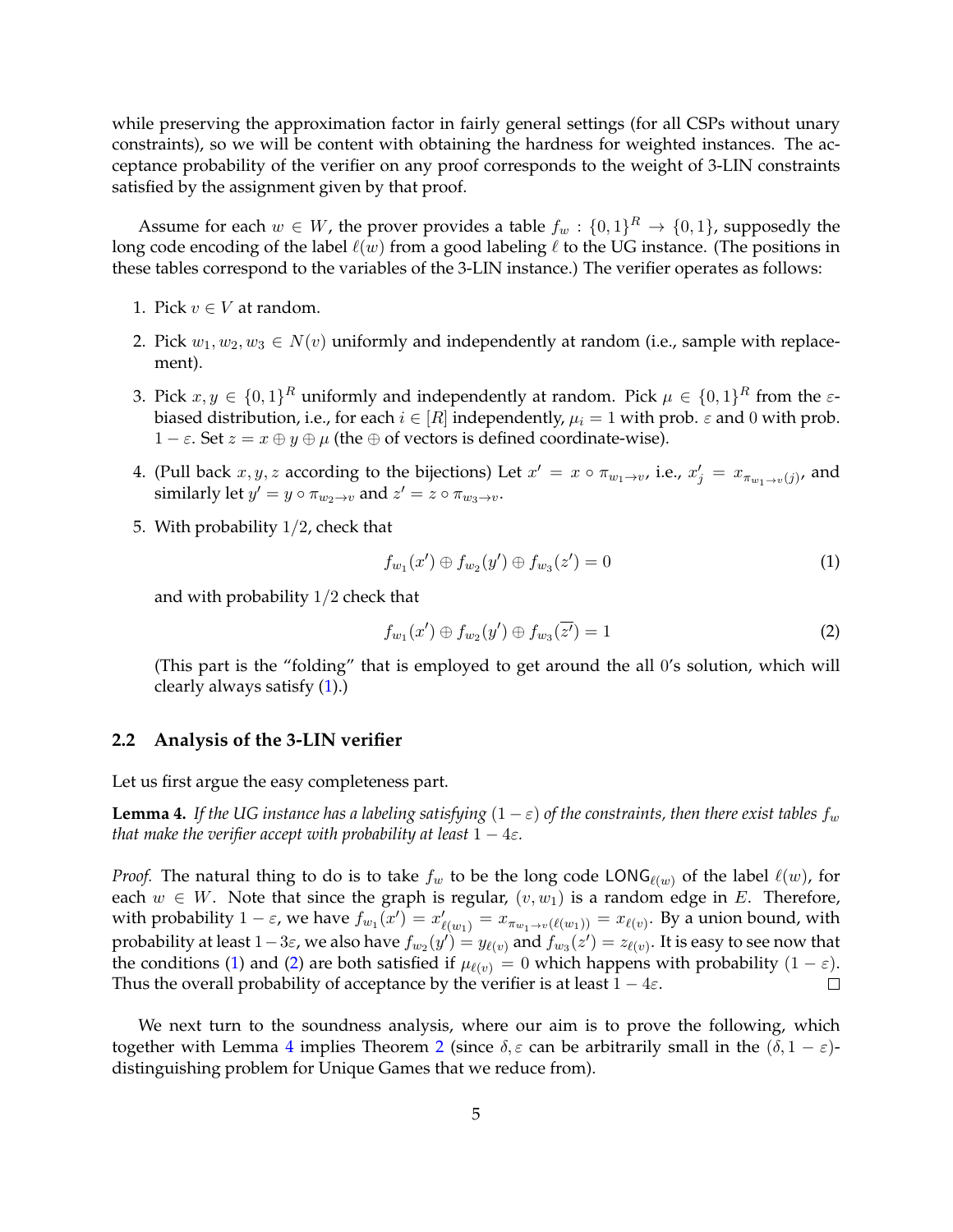<span id="page-5-3"></span> ${\tt Lemma~5.}$  *Suppose the UG instance is at most*  $\delta$ *-satisfiable. Then the verifier accepts with probability*  $\frac{1}{2}+\gamma$ *where*  $\gamma \leq O(\sqrt[5]{\delta/\varepsilon}).$ 

The remainder of this section is devoted to proving the above lemma.

We begin by making a what will be a hugely convenient notation switch. We will assume that the functions  $f_w$  have range  $\{1, -1\}$  instead of  $\{0, 1\}$  by using  $(-1)^b$  to represent bit  $b \in \{0, 1\}$ . Note that in this notation, the ⊕ operation becomes multiplication. The acceptance probability of the verifier, denote it by  $\rho$ , can be expressed exactly as follows:

<span id="page-5-0"></span>
$$
\rho = \frac{1}{2} \max_{\substack{v, w_1, w_1, w_3 \\ x, y, z}} \left[ \frac{1 + f_{w_1}(x') f_{w_2}(y') f_{w_3}(z')}{2} \right] + \frac{1}{2} \max_{\substack{v, w_1, w_1, w_3 \\ x, y, z}} \left[ \frac{1 - f_{w_1}(x') f_{w_2}(y') f_{w_3}(z')}{2} \right]
$$
\n
$$
= \frac{1}{2} + \frac{1}{4} \mathbb{E} \left[ \mathbb{E} \left[ \mathbb{E} \left[ g_v(x) g_v(y) g_v(z) \right] - \mathbb{E} \left[ g_v(x) g_v(y) g_v(z) \right] \right] \right]
$$
\n(3)

where  $g_v: \{0,1\}^R \rightarrow [-1,1]$  is defined as

<span id="page-5-4"></span>
$$
g_v(x) = \mathop{\mathbb{E}}_{w \in N(v)} [f_w(x \circ \pi_{w \to v})]
$$
\n(4)

(the second step [\(3\)](#page-5-0) above used the independence of  $w_1, w_2, w_3$ ). Here,  $g_v$  is the average of the Boolean functions  $f_w$  over the neighbors  $w$  of  $v$ .

#### **2.3 Detour into Fourier analysis**

The simplification of the expression [\(3\)](#page-5-0) will require us to expand the function  $g_v$  in the Fourier basis. The following exercise develops the needed background.

**Exercise 2** ("Fourier basics."). Let  $\mathcal{F} = \{f \mid f : \{0,1\}^n \to \mathbb{R}\}$  be the space of real-valued functions on  ${0, 1}^n$ . For two functions  $f, g \in \mathcal{F}$  define their inner product

<span id="page-5-1"></span>
$$
\langle f, g \rangle = \frac{1}{2^n} \sum_{x \in \{0, 1\}^n} f(x)g(x) . \tag{5}
$$

*For*  $\alpha \in \{0,1\}^n$ , define the function  $\chi_\alpha: \{0,1\}^n \to \mathbb{R}$  by  $\chi_\alpha(x) = (-1)^{\alpha \cdot x}$  (here  $\alpha \cdot x$  denotes the dot *product of the vectors*  $\alpha$  *and*  $x$  *over the reals).* 

*a) Prove that the functions*  $\{\chi_{\alpha}\}_{{\alpha \in \{0,1\}^n}}$  *form an* orthonormal *basis for the space* F *with respect to the inner product [\(5\)](#page-5-1) defined above.*

*b) Conclude that every* f ∈ F *has a* unique *representation as*

<span id="page-5-2"></span>
$$
f(x) = \sum_{\alpha \in \{0,1\}^n} \widehat{f}(\alpha) \ \chi_{\alpha}(x) \tag{6}
$$

*for real coefficients*  $\widehat{f}(\alpha)$  *given by*  $\widehat{f}(\alpha) = \langle f, \chi_{\alpha} \rangle$ *.* 

*c)* Prove that for  $f, g \in \mathcal{F}$ , the following identity (called Parseval's identity) holds:

$$
\langle f, g \rangle = \sum_{\alpha \in \{0,1\}^n} \widehat{f}(\alpha) \widehat{g}(\alpha) .
$$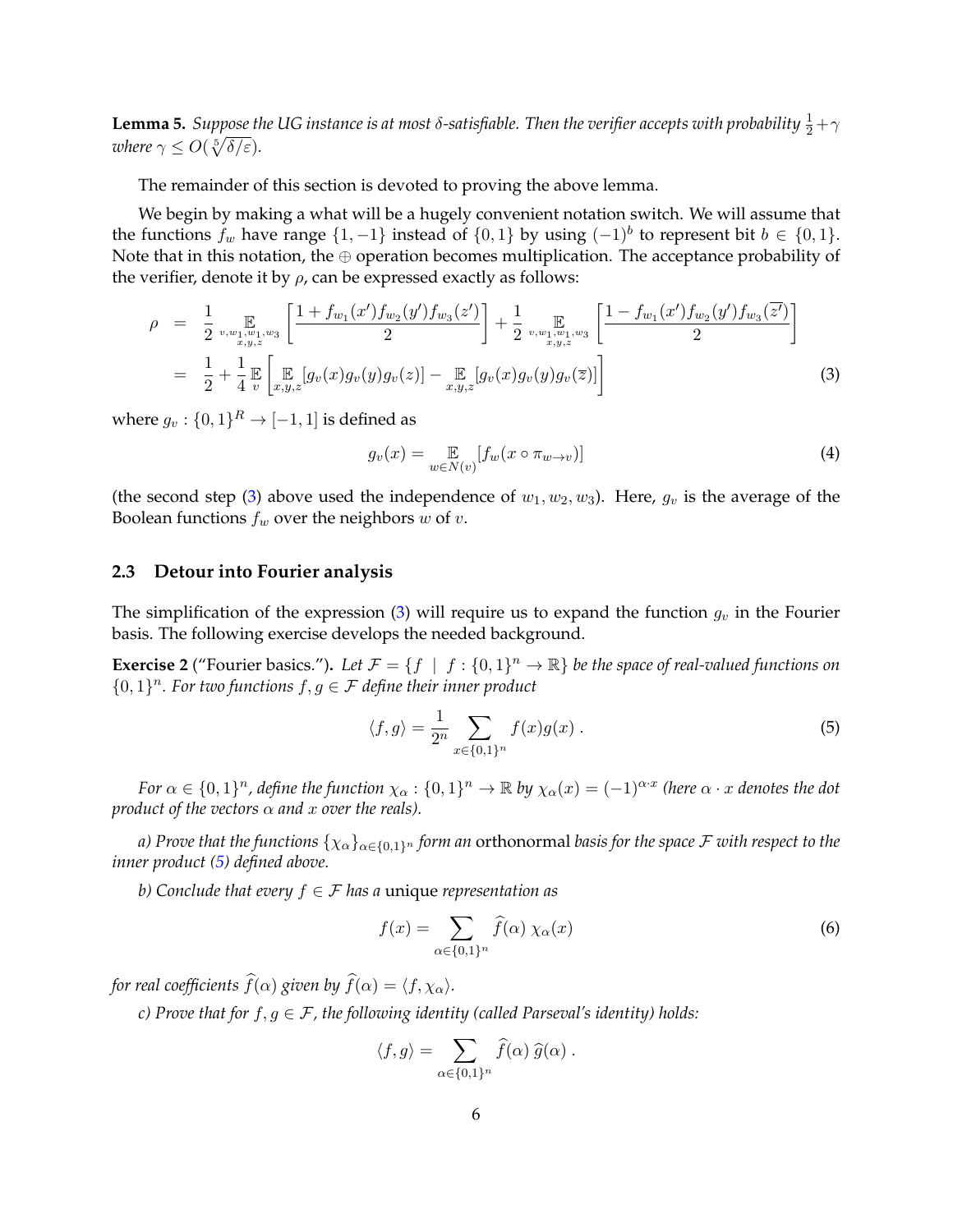*In particular,*  $\sum_{\alpha} \widehat{f}(\alpha)^2 = \mathbb{E}_x[f(x)^2]$ .

*d)* (This part is not really necessary for us, but a good way to test your understanding.) Suppose  $f \in \mathcal{F}$ *is invariant under translations by a vector*  $h \in \{0,1\}^n$ , *i.e.,*  $f(x \oplus h) = f(x)$  *for all x. Prove that*  $\widehat{f}(\alpha) = 0$ *whenever*  $\alpha \cdot h = 1$  *modulo* 2*.* 

Armed with the above basics, let us simplify [\(3\)](#page-5-0).

<span id="page-6-2"></span>**Lemma 6.** *For*  $x, y, z$  *as chosen by the verifier, for any function*  $g: \{0, 1\}^R \rightarrow [-1, 1]$ *,* 

<span id="page-6-0"></span>
$$
\mathop{\mathbb{E}}_{x,y,z}[g(x)g(y)g(z)] = \sum_{\alpha \in \{0,1\}^R} \widehat{g}(\alpha)^3 (1 - 2\varepsilon)^{|\alpha|} \tag{7}
$$

*where*  $|\alpha| = |\text{supp}(\alpha)|$  *denotes the number of* 1*'s in*  $\alpha$ *. Similarly,* 

<span id="page-6-1"></span>
$$
\mathop{\mathbb{E}}_{x,y,z}[g(x)g(y)g(\overline{z})] = \sum_{\alpha \in \{0,1\}^R} \widehat{g}(\alpha)^3(-1)^{|\alpha|}(1-2\varepsilon)^{|\alpha|}
$$
(8)

*Proof.* We will only prove [\(7\)](#page-6-0). The proof of [\(8\)](#page-6-1) is very similar. Recall that  $z = x \oplus y \oplus \mu$ , where  $\mu$  is a random  $\varepsilon$ -biased vector. Using the Fourier expansion [\(6\)](#page-5-2), we have

$$
\mathbb{E}_{x,y,z}[g(x)g(y)g(z)] = \mathbb{E}_{x,y,z}\left[\left(\sum_{\alpha}\hat{g}(\alpha)\chi_{\alpha}(x)\right)\left(\sum_{\beta}\hat{g}(\beta)\chi_{\beta}(y)\right)\left(\sum_{\xi}\hat{g}(\xi)\chi_{\xi}(z))\right)\right]
$$
\n
$$
= \sum_{\alpha,\beta,\xi}\hat{g}(\alpha)\hat{g}(\beta)\hat{g}(\xi)\mathbb{E}_{x,y,\mu}\left[\chi_{\alpha}(x)\chi_{\beta}(y)\chi_{\xi}(x\oplus y\oplus \mu)\right]
$$
\n
$$
= \sum_{\alpha,\beta,\xi}\hat{g}(\alpha)\hat{g}(\beta)\hat{g}(\xi)\mathbb{E}\left[\chi_{\alpha}(x)\chi_{\xi}(x)\right]\mathbb{E}_{y}\left[\chi_{\beta}(y)\chi_{\xi}(y)\right]\mathbb{E}_{\mu}\left[\chi_{\xi}(\mu)\right]
$$
\n
$$
= \sum_{\alpha}\hat{g}(\alpha)^{3}\mathbb{E}_{\mu}\left[\chi_{\alpha}(\mu)\right] \text{ using orthonormality of the functions } \chi_{\alpha}'\text{'s}
$$
\n
$$
= \sum_{\alpha}\hat{g}(\alpha)^{3}\prod_{i=1}^{R}\mathbb{E}[-1]^{\alpha_{i}\mu_{i}}]
$$
\n
$$
= \sum_{\alpha}\hat{g}(\alpha)^{3}(1-2\varepsilon)^{|\alpha|}. \qquad \Box
$$

#### **2.4 Continuation of soundness analysis**

Plugging Lemma [6](#page-6-2) into [\(3\)](#page-5-0), we get the verifier's acceptance probability equals

<span id="page-6-3"></span>
$$
\rho = \frac{1}{2} + \frac{1}{2} \mathbb{E} \left[ \sum_{\substack{\alpha \in \{0,1\}^R \\ |\alpha| \text{ odd}}} \widehat{g_v}(\alpha)^3 (1 - 2\varepsilon)^{|\alpha|} \right]. \tag{9}
$$

Suppose that  $\rho = 1/2 + \gamma$ . Our goal is to prove the claim of Lemma [5](#page-5-3) that  $\gamma$  is small. By [\(9\)](#page-6-3), we have  $\mathbb{E}_v[\theta_v] = 2\gamma$ . By an averaging argument, at least  $\gamma$  fraction of  $v \in V$  satisfy  $\theta_v \ge \gamma$ . Call such vertices *good.* The following is an easy consequence of Parseval's identity.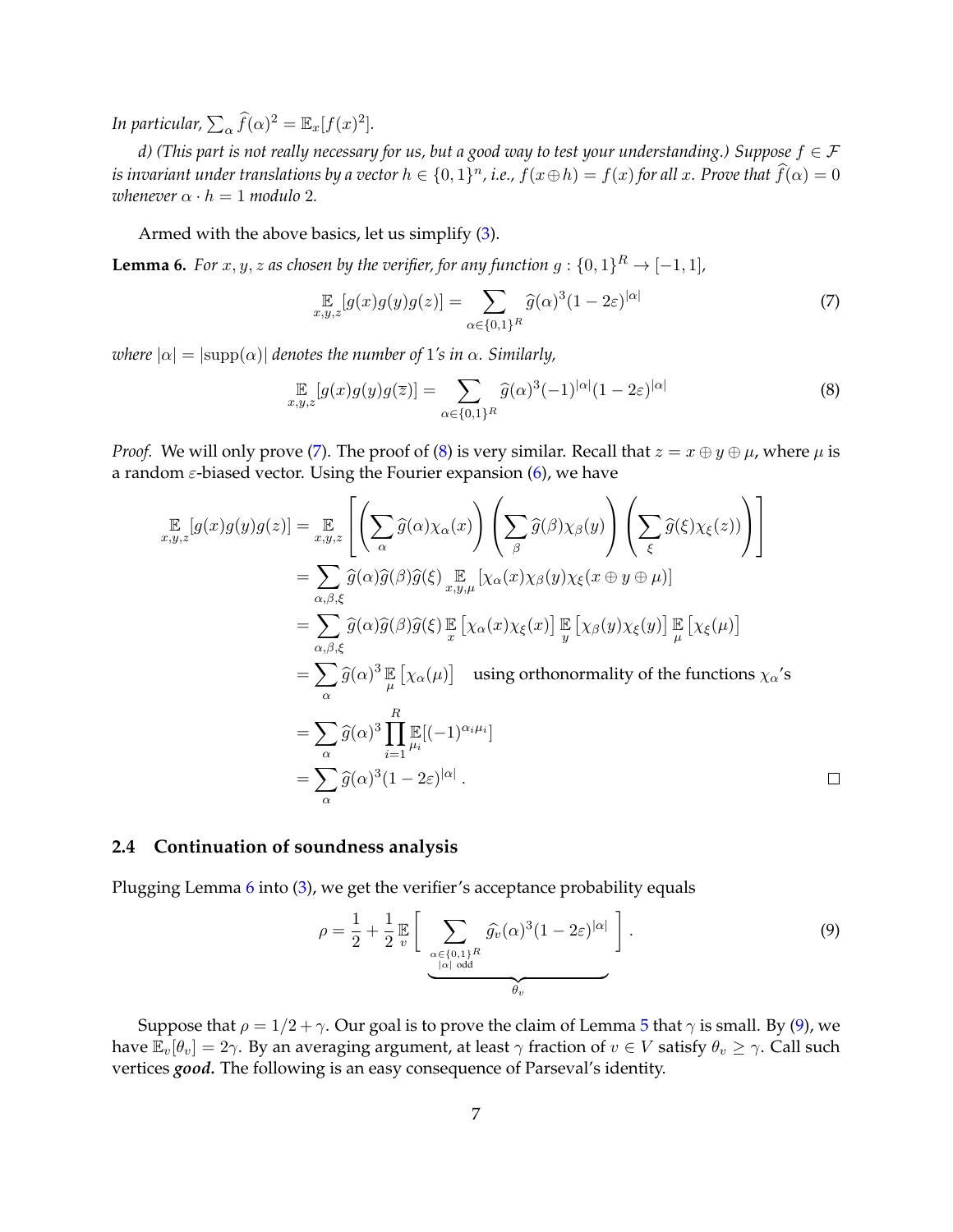<span id="page-7-0"></span>**Exercise 3.** *If v is good, then there exists*  $\alpha$ ,  $1 \leq |\alpha| \leq \varepsilon^{-1} \log(2/\gamma)$  *such that*  $|\widehat{g}_v(\alpha)| \geq \gamma/2$ *.* 

**Decoding labels.** We now describe how to decode a labeling  $\ell$  for vertices in  $V \cup W$  based on the functions  $f_w$  and  $g_v$ .

For  $v \in V$ , if v is not good, pick an arbitrary label for v, say  $\ell(v) = 1$ . For good vertices v, let  $\alpha$ be an arbitrary nonzero string with  $|\hat{g}(\alpha)| \ge \gamma/2$  and  $|\alpha| \le \varepsilon^{-1} \log(2/\gamma)$  (as guaranteed by Exercise [3\)](#page-7-0). Set  $\ell(v)$  to be an arbitrary element in supp $(\alpha) = \{i \mid \alpha_i = 1\}.$ 

For  $w \in W$ , list decode the set of labels

$$
\mathsf{L}_w \stackrel{\Delta}{=} \{b \mid \exists \beta, \text{supp}(\beta) \ni b, |\beta| \leq \varepsilon^{-1} \log(2/\gamma), |\widehat{f_w}(\beta)| \geq \gamma/4\}.
$$

and define  $\ell(w)$  to be a random element of  $L_w$  if this set is nonempty, and an arbitrary label otherwise.

It is easy to verify (again using Parseval's identity) that  $L_w$  is not too large.

<span id="page-7-1"></span>**Exercise 4.** *Prove that*  $L_w$  *as defined above satisfies*  $|L_w| \leq O(\varepsilon^{-1}\gamma^{-2} \log(1/\gamma))$ *.* 

The following claim shows that the label for good vertices  $v$  has a consistent label in the sets  $L_w$  for a sizeable fraction of neighbors  $w \in N(v)$ .

<span id="page-7-2"></span>**Lemma 7.** *Suppose v is good. For at least*  $\gamma/4$  *fraction of*  $w \in N(v)$ *,* 

$$
\ell(v) \in \pi_{w \to v}(\mathsf{L}_w) \stackrel{\Delta}{=} \{ \pi_{w \to v}(b) \mid b \in \mathsf{L}_w \} .
$$

*Proof.* Let  $\alpha$  be such that  $\ell(v) \in \text{supp}(\alpha)$ ,  $|\alpha| \leq \varepsilon^{-1} \log(2/\gamma)$  and  $|\widehat{g}_v(\alpha)| \geq \gamma/2$ . (Such an  $\alpha$  must over the society between  $\ell(\alpha)$  for  $\alpha$  and vertices  $v$ ). Peculiars the definition (4) of  $\alpha$ , it fo exist by our choice of  $\ell(v)$  for good vertices v.) Recalling the definition [\(4\)](#page-5-4) of  $g_v$ , it follows that  $\widehat{g_v}(\alpha) = \mathbb{E}_{w \in N(v)} [\widehat{f_w}(\alpha \circ \pi_{w \to v})]$ . Hence  $\mathbb{E}_w [|\widehat{f_w}(\alpha \circ \pi_{w \to v})|] \ge |\widehat{g_v}(\alpha)| \ge \gamma/2$ .

Since  $|\widehat{f_w}(\alpha \circ \pi_{w \to v})| \leq 1$ , by an averaging argument, for at least a  $\gamma/4$  fraction of  $w \in N(v)$ , we must have  $|\widehat{f_w}(\alpha \circ \pi_{w \to v})| \ge \gamma/4$ . Also  $|\alpha \circ \pi_{w \to v}| = |\alpha| \le \varepsilon^{-1} \log(2/\gamma)$ . Therefore, for such  $w$ ,  $\text{supp}(\alpha \circ \pi_{w \to v}) \subseteq \mathsf{L}_w$ . Since  $\ell(v) \in \text{supp}(\alpha)$ , we therefore have  $\pi_{w \to v}^{-1}(\ell(v)) \in \mathsf{L}_w$ , as desired.  $\Box$ 

Combining Exercise [4,](#page-7-1) Lemma [7,](#page-7-2) and the fact that a fraction  $\gamma$  of  $v \in V$  are good, we conclude that the decoding strategy satisfies at least a fraction

$$
\gamma \cdot \frac{\gamma}{4} \cdot \Omega\left(\frac{\varepsilon \gamma^2}{\log(1/\gamma)}\right) \ge \Omega(\varepsilon \gamma^5)
$$

of the edges of the UG instance. We know that this must be at most  $\delta$  since the UG instance is at most δ-satisfiable, so we have  $\gamma \leq O((\delta/\varepsilon)^{1/5})$ . This finishes the proof of Lemma [5.](#page-5-3)

# **3 Some Reflections**

We now reflect on the role of "dictatorship tests" in reductions of the above form, and also briefly touch upon a connection to *polymorphisms* which are a key part of the algebraic approach to studying the complexity dichotomy of CSPs. We will be not be very precise and keep the discussion at an informal level.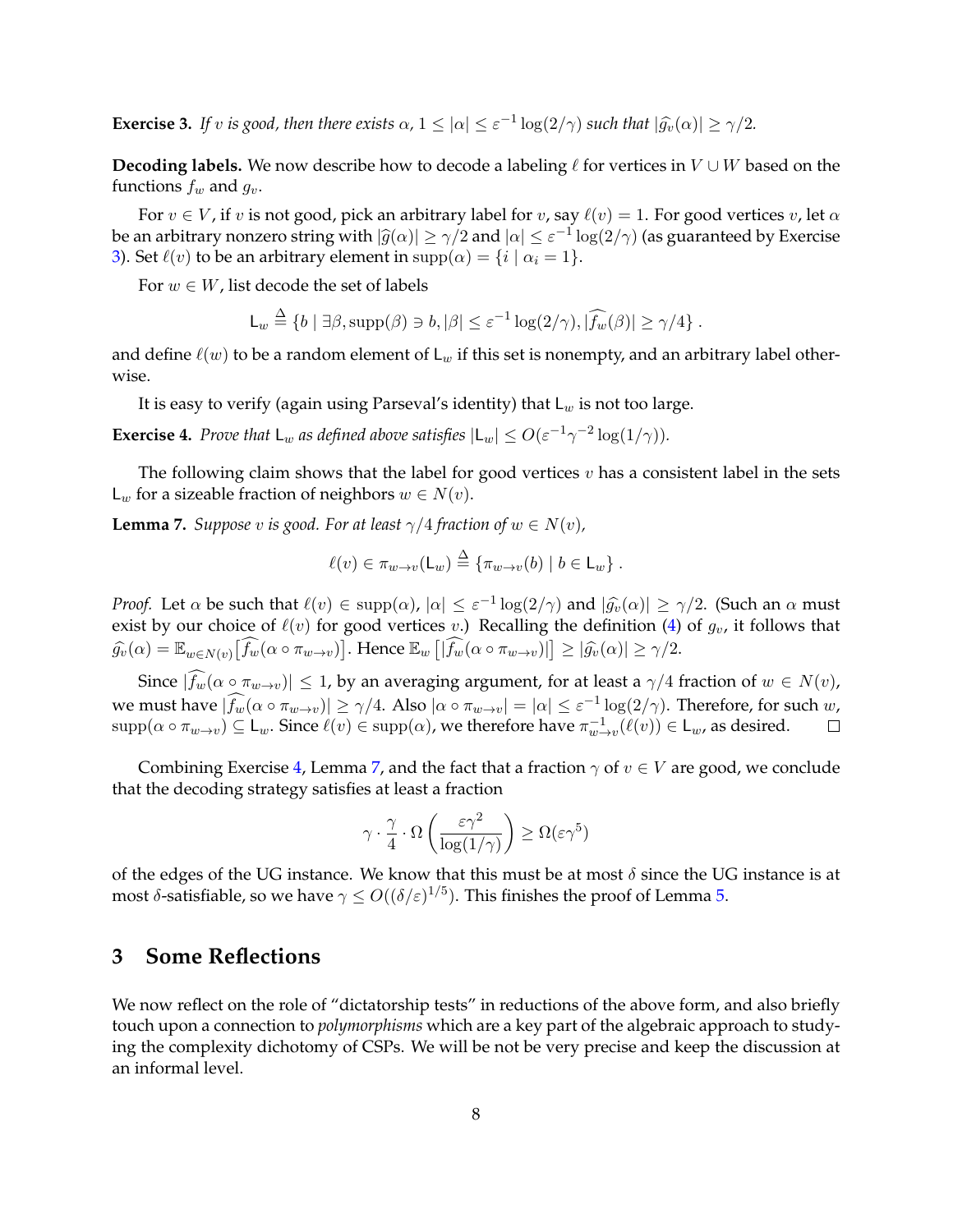#### **3.1 Converting dictatorship tests to Unique Games hardness**

The approach behind the above hardness for 3-Lin consisted of the analysis of a *dictatorship test* of the function  $g = g_v$  defined on  $\{0,1\}^R$  and taking values which are  $\{1,-1\}$  valued random variables. The test involved picking three locations  $x, y, z$  and checking a 3-Lin constraint on the  $\pm$ 1 values of g at these points (sampled independently from the respective random variables).

To get a hardness result for other CSPs, one needs to check a constraint corresponding to the predicate of that CSP (eg. for Max Cut, one should check  $g(x) \neq g(y)$ ). The dictatorship test should have the following two properties:

- COMPLETENESS: If g is a dictator (i.e.,  $g(x) = (-1)^{x_i}$  for some  $i \in [R]$ ), the test accepts with probability at least c.
- SOUNDNESS: If g is far from a dictator, the test accepts with probability at most  $s + \varepsilon$ .

Above, far from dictator means that g has no variable with *influence* more than  $\tau = \tau(\varepsilon)$ .<sup>[3](#page-8-0)</sup> In the case of Boolean functions, the influence of  $i \in [R]$  on g, denoted  $\text{Inf}_i(g)$ , is defined as  $\text{Inf}_i(g)$  $\mathbb{P}_x[g(x) \neq g(x \oplus e_i)]$  where  $x \oplus e_i$  denotes x with *i*'th bit flipped.

**Exercise 5.** Let  $g: \{0,1\}^R \to \{1,-1\}$ . Prove that  $\text{Inf}_i(g) = \sum_{\alpha: \alpha_i=1} \widehat{g}(\alpha)^2$ . Deduce that the total *influence of all variables equals*  $\sum_{i=1}^{R} \text{Inf}_i(g) = \sum_{\alpha} |\alpha| \widehat{g}(\alpha)^2$ .

**Remark 3** (Noise sensitivity). The above notion of influence the "sensitivity" of  $f$  to the value of the i'th bit. Another notion called "noise sensitivity," which plays an important role in hardness results for Max Cut, measures how sensitive  $f$  is to flipping a random subset of coordinates of certain size (say  $\epsilon n$ ). The actual definition uses flipping each coordinate independently with probability  $\varepsilon$ . Formally, for  $0 \le \varepsilon \le 1$ , define the  $\varepsilon$ -noise sensitivity of f as

$$
\mathrm{NS}_{\varepsilon}(f) = \mathop{\mathbb{P}}_{x,\mu}[f(x) \neq f(x \oplus \mu)]
$$

where  $x$  is uniform in  $\{0,1\}^R$  and  $\mu$  is  $\varepsilon$ -biased (i.e.,  $\mu_i = 1$  with probability  $\varepsilon$ , independently for each  $i$ ). The noise sensitivity can be expressed in terms of  $f$ 's Fourier coefficients.

**Exercise 6.** *For every*  $\varepsilon \in [0,1]$ *, prove that* 

$$
NS_{\varepsilon}(f) = \frac{1}{2} - \frac{1}{2} \sum_{\alpha} \widehat{f}(\alpha)^2 (1 - 2\varepsilon)^{|\alpha|}.
$$

Using arguments of a similar flavor to Lemma [5](#page-5-3) and in particular Lemma [7](#page-7-2) (the list decoding of the tables  $g_v$  and  $f_w$  will now consist of coordinates with sizeable influence), one can show that the existence of a dictatorship test as above that works for functions whose values are  $\{1, -1\}$ -valued random variables<sup>[4](#page-8-1)</sup>, implies that  $(s+\varepsilon,c-\varepsilon)$ -distinguishing the associated CSP is Unique Gameshard (for any constant  $\varepsilon > 0$ ). In other words, a dictatorship test automatically implies a matching

<span id="page-8-0"></span> $3$ Actually, it refers to a somewhat broader class of functions — we only need that all variables have "low-degree influences," but let us ignore this point for now.

<span id="page-8-1"></span><sup>&</sup>lt;sup>4</sup> For CSPs over domain D, the range of the functions will be D-valued random values, with a suitable generalization of the notion of influence.